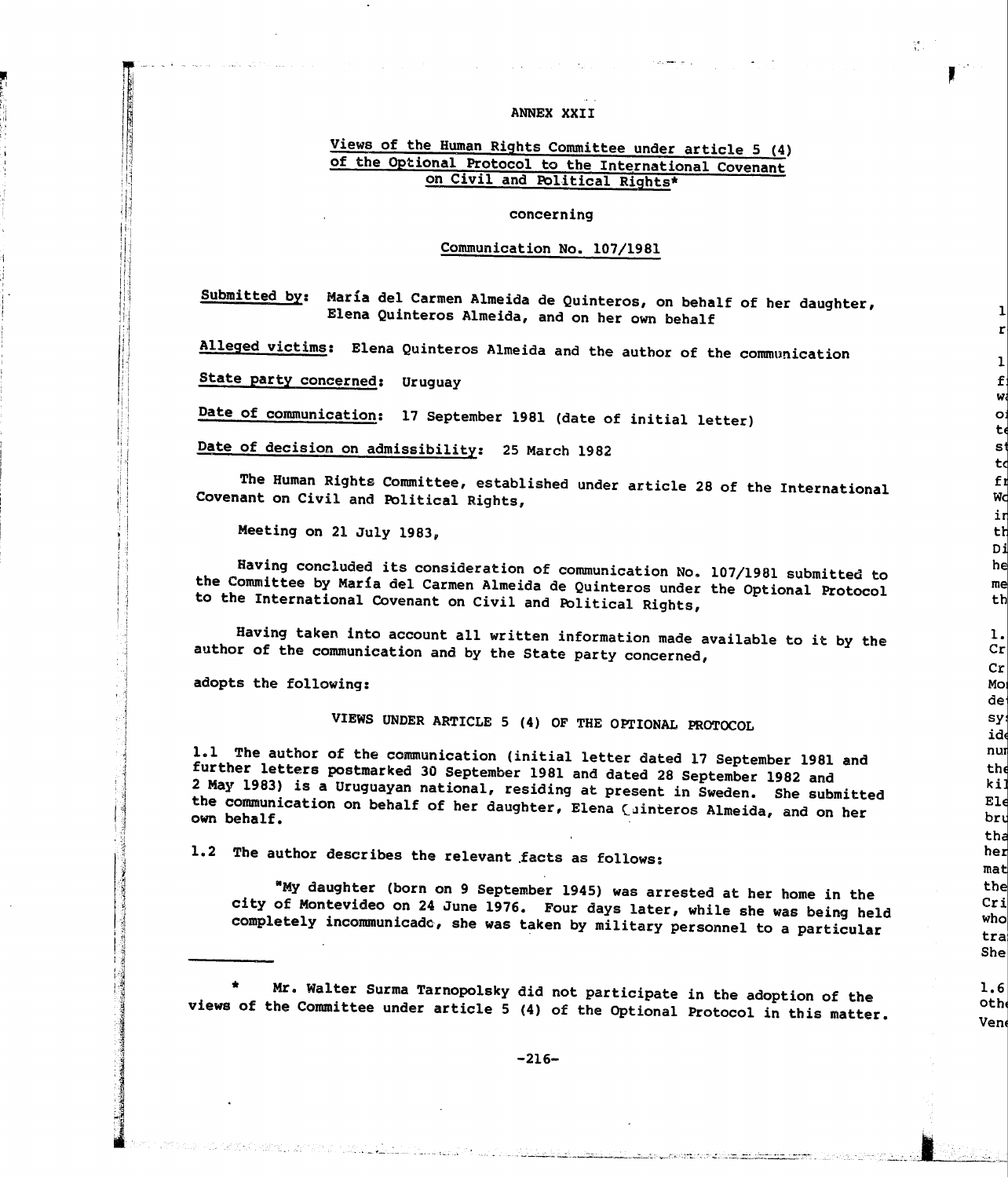spot in the city near the Embassy of Venezuela. My daughter would appear to have told her captors that she had a rendezvous at that place with another person whom they wished to arrest. Once she was in front of <sup>a</sup> house adjoining the Embassy of Venezuela, my daughter succeeded in getting away from the persons accompanying her, jumped over <sup>a</sup> wall and landed inside the Embassy grounds. At the same time, she shouted out her name so as to alert passers-by to what was happening in case she was recaptured. The military personnel accompanying her then entered the diplomatic mission and, after striking the Secretary of the Embassy and other members of its staff, dragged my daughter off the premises."

1.3 The author alleges that, due to this event, Venezuela suspended its diplomatic relations with Uruguay.

1.4 The author claims that since that day (28 June 1976) she could never obtain from the authorities any official information about her daughter's whereabouts, nor was her detention officially admitted. She further claims that this denial of official information by the authorities of Uruguay was incompatible with the testimony of other\persons (the author encloses two testimonies) and also numerous statements made privately by authorities and diplomatic representatives of Uruguay to the author herself and to others. The author, in addition, encloses an extract from a booklet entitled Mujeres y niños Uruguayos desaparecidos ("Missing Uruguayan Women and Children") concerning the case of her daughter, in which it is mentioned in particular that on <sup>2</sup> March 1979, the Ambassador and Representative of Uruguay to Director of Foreign Policy of the Ministry of Foreign Affairs, told the author that the United Nations Commission on Human Rights at Geneva, who was at that time her daughter was alive, that she had been taken from the Venezuelan Embassy by members of the Uruguayan police and army, that she was being kept <sup>a</sup> prisoner and that efforts were being made to clarify responsibilities.

Cristina Marquet Navarro, who states that she personally knew Elena Quinteros. 1.5 The first testimony enclosed by the author, dated January 1981, is from Montevideo, that on <sup>8</sup> August <sup>1976</sup> she was taken to <sup>a</sup> military unit, that there all Cristina Marquet Navarro states that she was arrested on <sup>29</sup> July <sup>1976</sup> in detainees were kept blindfolded and with their hands tied and that they were systematically subjected to torture. She adds that all detainees received an identification number upon arrival, by which they were addressed, and that her number was 2572. Cristina Marquet further states that during her first night there, she heard "the despairing cries of <sup>a</sup> woman who kept saying 'why didn't they kill me, why didn't they kill me?' It was definitely the voice of Elena Quinteros. It was clear from the desperation of her cries that she was being brutally tortured". Cristina Marquet alleges that later she was able to establish that Elena Quinteros had been <sup>g</sup>iven number 2537. She further alleges that once, mattress. Elena Quinteros' state of health was extremely poor "as <sup>a</sup> result of her eye-bandage being loose, she could see Elena Quinteros who was lying on <sup>a</sup> the brutal torture to which she had been and was being subjected daily". Cristina Marquet mentions the names of two male officers and of two female soldiers who were dealing with Elena Quinteros. In October 1976, Cristina Marquet was transferred to another detention place and she was released on 7 December 1978. She adds that after October <sup>1976</sup> she never heard about Elena Quinteros again.

1.6 The second testimony is from Alberto Grille Motta. a/ He states that he and other Uruguayans, among them Enrique Baroni, who had taken refuge at the Embassy of Venezuela in Montevideo, saw <sup>a</sup> number of Embassy employees running out of the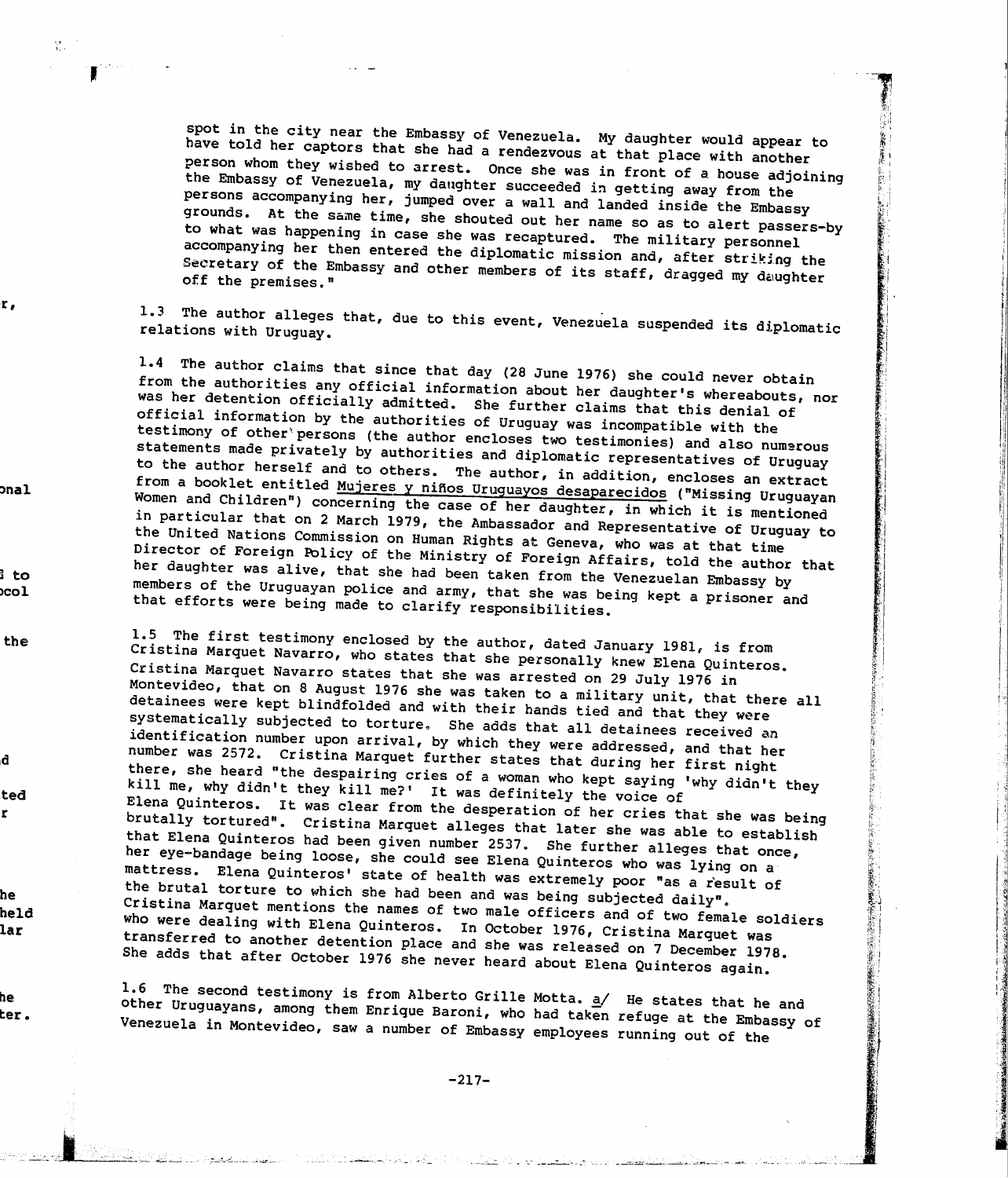building on the morning of 28 June 1976; that Enrique Baroni, who had gone up to the first floor, saw a young woman being dragged away by a man whom he recognized as a policeman whom he had known, under a nickname which is given by the author, in Department No. 5 for Intelligence and Information of the Monte ideo Police Headquarters when they were held there. Mr. Grille adds that the following day, on 29 June 1976, the parents-in-law of Elena Quinteros came to the Embassy with a picture of their daughter-in-law and her identity was confirmed, in particular, by the Secretary of the Embassy. He further claims that the Ambassador told him some months later that he was in possession of information pointing to a policeman known under the same nickname as the one mentioned by Enrique Baroni and whose real name was ..., who, together with other police personnel, had taken part in the abduction of Elena Quinteros.

 $\frac{1}{2}$  .

1.7 The author, María del Carmen Almeida de Quinteros, states that she has withdrawn her daughter's case from the Inter-American Commission on Human Rights. By a further letter, postmarked 30 September 1981, she enclosed a copy of her withdrawal letter, dated 17 November 1980, addressed to the Inter-American Commission, and the text of a request for confirmation of the withdrawal, dated 28 September 1981.

1.8 The author further states that there are no domestic remedies that could be invoked and have not been exhausted, since her daughter's arrest has always been denied by the Uruguayan authorities and the remedy of habeas corpus is only applicable in the case of detained persons.

1.9 The author claims that the following articles of the Covenant have been violated with respect to her daughter: 7, 9, 10, 12, 14, 17 and 19. She adds that she is herself a victim of violations of article 7 (psychological torture because she does not know where her daughter is) and of article 17 of the Covenant, because of interference with her private and family life.

2. The Human Rights Committee noted, in this connection, that the allegations of violations made by the author on her own behalf raised the question whether she was subject to the jurisdiction of Uruguay, within the meaning of article 1 of the Optional Protocol, at the time of the alleged violations in question. The Committee agreed that this issue would be reviewed, if necessary, in the light of any submission which the State party might make under article 4 (2) of the Optional Protocol.

-3. By its decision of <sup>14</sup> October 1981, the Working Group of the Human Rights Committee, having decided that the author of the communication was justified in acting on behalf of the alleged victim, transmitted the communication under rule 91 of the provisional rules of procedure to the-State party concerned, requesting information and observations relevant to the question of admissibility of the communication and, the whereabouts of the alleged victim being unknown since 1976, further requesting the State party- to confirm that Elena Quinteros was in detention and to make known the place of her detention. No reply was received from the State party to these requests.

4. On the basis of the information before it, the Committee found that it was not precluded by article 5 (2) (a) of the Optional Protocol from considering the communication. The Committee was also unable to conclude that, in the circumstances of this case, there were effective remedies available to the alleged victim which she had failed to exhaust. Accordingly, the Committee found that the communication was not inadmissible under article 5 (2) (b) of the Optional Protocol.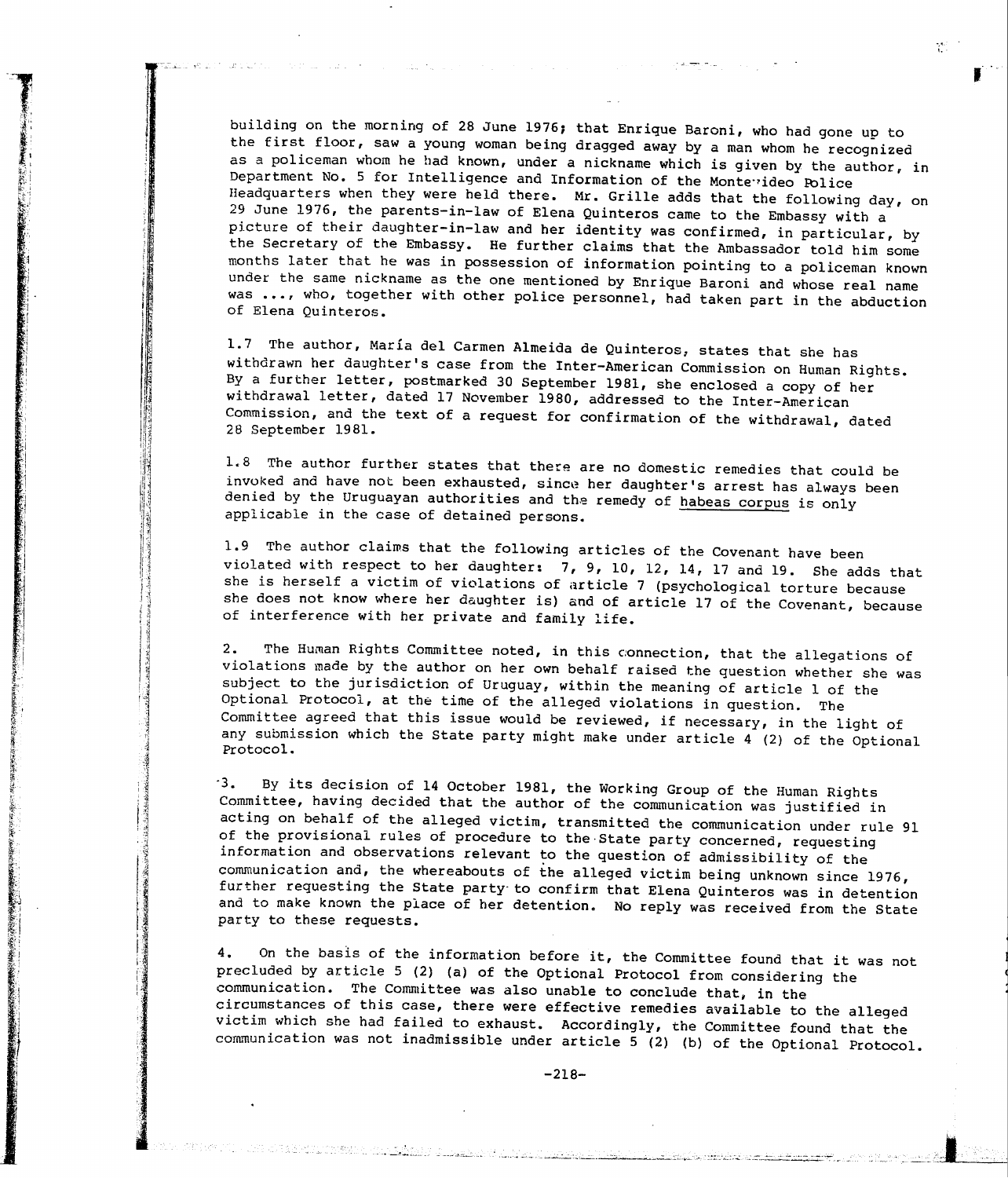5. On 25 March 1982, the Human Rights Committee therefore decided:

(a) That the communication was admissible;

(b) That, in accordance with article <sup>4</sup> (2) of the Optional Protocol, the State party should be requested to submit to the Committee, within six months of the date of the transmittal to it of this decision, written explanations or statements clarifying the matter and the remedy, if any, that may have been taken<br>by it;

(c) That the State party be informed that the written explanations or statements submitted by it under article <sup>4</sup> (2) of the Optional Protocol must relate primarily to the substance of the matter under consideration. The Committee stressed that, in order to perform its responsibilities, it required specific responses to the allegations which had been made by the author of the communication and the State party's explanations of the actions taken by it. The State party was requested, in this connection, to enclose copies of any court orders or decisions or reports of inquiries of relevance to the matter under consideration.

6. In its submission under article <sup>4</sup> (2) of the Optional Protocol, dated <sup>13</sup> August 1982, the state party referred to the ccntents of an earlier note, dated  $14$  June 1982, which appeared to be a late submission under rule 91 of the provisional rules of procedure. The text of this earlier note read as follows:

"The Uruguayan Government wishes to inform that the person in question (Elena Quinteros) has been sought throughout Uruguay since <sup>8</sup> May 1975. The assertions contained in this communication are therefore rejected as unfounded, since the Government had no part in the episode described."

7.1 In her comments, dated <sup>28</sup> September 1982, the author draws the attention of the Human Rights Committee to the fact that the Government of Uruguay has failed to provide any specific or detailed answers regarding the substance of her daughter's case, despite the express request by the Committee. The author states that:

"The Government simply rejected my assertions as 'unfounded' in purely general terms and, indeed, on the sole ground that it had had no part in the episode which I described. I consider it to be of the utmost importance to point out, in this connection, that the Government does not specifically deny that my daughter was arrested in June <sup>1976</sup> by Government forces, that she was detained by the army in 1976, or that an incident took <sup>p</sup>lace at the Venezuelan Embassy on 28 June 1976, in the course of which my daughter was taken from the Embassy grounds. Above all, the Government of Uruguay does not deny that it is holding my daughter. In short, apart from the very general assertion referred to above, the Government has not denied, or even questioned the truth of <sup>a</sup> single one of the serious events described by me in my communication to the Committee. It is surprising that, despite the gravity of these events, the Government has quite clearly failed to order an investigation into the matter."

7.2 The author urges the Committee to call on the Government of Uruguay to order an investigation. She suggests that specific questions should be put to the State party and that it would be very helpful if the Committee could obtain further details from the Government of Venezuela regarding the incident which took <sup>p</sup>lace on <sup>28</sup> June <sup>1976</sup> in the grounds of their Embassy in Montevideo.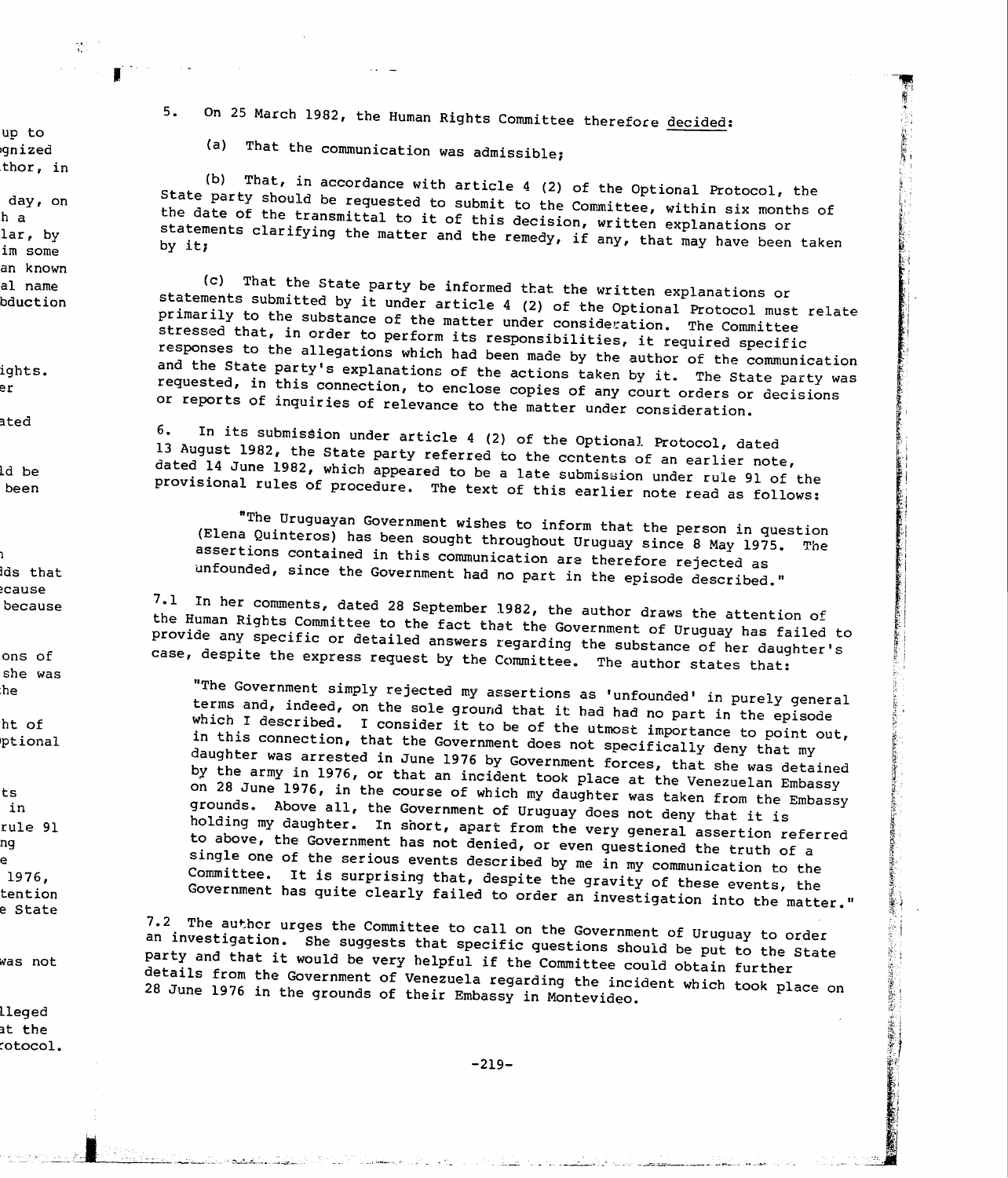7.3 Addressing the question raised by the Committee whether she comes within the jurisdiction of Uruguay as to the violations alleged in her own behalf, the author states that she was in Uruguay at the time of her daughter's arrest in 1976.

"Consequently, both my daughter and I were at the time under Uruguayan jurisdiction. Quite clearly, my daughter remains under Uruguayan jurisdiction and her rights continue to be violated daily by the Government of Uruguay. Since the continued violation of my daughter's human rights constitutes the crucial factor of the violation of my own rights, the Government cannot, in my view, in any way evade its responsibility towards me. I continue to suffer day and night because of the lack of information on my dear daughter, and I therefore believe that, from the moment when my daughter was arrested, I was, and I continue to be, the victim of a violation of articles 7 and 17 of the Covenant."

8. On 15 October 1982, before formulating its views in the light of the information made available to it by the author of the communication and by the State party concerning the alleged arrest, detention and mistreatment of Elena Quinteros, the Human Rights Committee decided to adopt the following interim decision:

"The Human Rights Committee,

Noting that the author of the communication has submitted detailed information, including eyewitness testimonies, concerning the detention of her daughter, Elena Quinteros,

Taking note also of the brief information submitted by the State party on 14 June and 13 August 1982, to the effect that E1ena Quinteros had been sought throughout Uruguay since 8 May 1975 and that the Government of Uruguay had no part in the events described by the author of the communication,

Concerned, however, that the State party has made no attempt to address in substance the serious and corroborated allegations made against it, but merely denies any knowledge thereof,

Concluding, that the information furnished by the State party, so far, is insufficient to comply with the requirements of article 4 (2) of the Optional Protocol,

1. Urges the State party, without further delay and with a view to clarifying the matters complained of, to conduct a thorough inquiry into the allegations made and to inform the Human Rights Committee of the outcome of such inquiry not later than by <sup>1</sup> February 1983."

9. In a note dated 12 January 1983, in response to the Human Rights Committee's interim decision, the State party stated the following:

"The Government of Uruguay wishes to reiterate what it said to the Committee in its reply to the note of 4 December 1981 on this case" (see para. 6 above).

10.1 In her comments of 2 May 1983, the author recalls that her daughter was officially arrested at her home in Montevideo, on 24 June 1976, because of her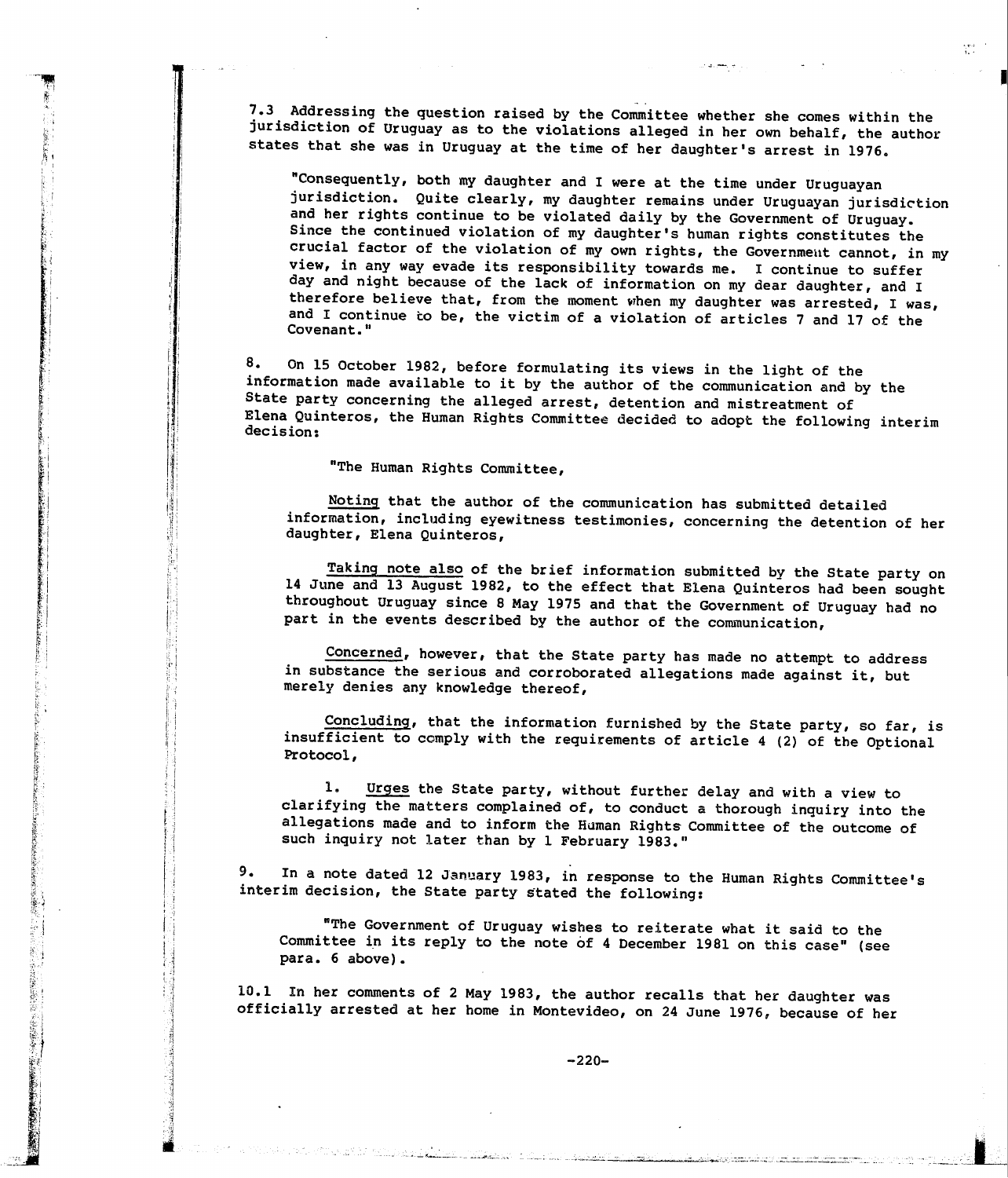political opinions, by members of Department No. 5 of the National Directorate for Information and Intelligence of the Montevideo POlice Headquarters. She states that her daughter was kept incommunicado on the premises of the police department for four days until the morning of <sup>28</sup> June, although under the Constitution and laws of Uruguay the maximum period during which a person may be held incommunicado is 48 hours.

10.2 The author claims that "there is no possible doubt regarding the central fact which prompted my communication, namely that my daughter Elena was abducted on 28 that that this abduction (or arrest carried out in the form of an abduction) was the work and responsibility of Uruguayan official authorities, and since that day Elena has been in the custody of the Uruguayan official military authorities."

10.3 Concerning her daughter's arrest inside the Venezuelan Embassy grounds on <sup>28</sup> June 1976, the author <sup>g</sup>ives the following details:

"Believing that Elena was going to denounce someone, her captors brought her near to the Embassy, allowing her freedom of movement so that she could go to the supposed rendezvous. Elena, who had already <sup>g</sup>iven thought to the possibility, went into the house next to the Embassy. From there she managed to jump over the dividing wall, thus landing in Venezuelan territory. She shouted 'Asylum!' and stated her name and occupation. When they realized what was happening, the policemen escorting her came through the gate <sup>g</sup>iving access to the gardens of the Embassy, without being stopped by the four policemen on guard. When they heard Elena shouting, the Ambassador and his secretary, as well as other officials, ran towards her and were able to see her being beaten and dragged by the hair by the policemen who were trying to remove her by force from Venezuelan territory. The Counsellor of the Embassy, Mr. Frank Becerra, and the Secretary, Baptista Olivares, tried to prevent the woman seeking refuge from being removed from the Embassy garden before she could enter the residence itself. While Elena was being dragged outside, the two diplomats were grappling with the police, grabbing hold of Elena's legs. One of the policemen struck Mr. Becerra who fell, thus enabling them to take Elena away and put her in <sup>a</sup> greenish Volkswagen whose registration number, as was seen by a large number of residents who had observed each stage of the p)lice raid, ended in <sup>714</sup> and which <sup>a</sup> POlice Headquarters communique identified on 2 July as the 'car with unidentified suspects who abducted a woman'. In their anger, the police even went to the inhuman lengths of slamming the car door hard against Elena's legs while she was being bundled into the car, certainly causing <sup>a</sup> fracture. The car then moved off at high speed, with its doors still open, against the oncoming vehicles and despite Artigas, where the Embassy is situated, at number 1257, in the 'Pocitos' the heavy traffic to be found at that hour, about 10.30 a.m., in the Bulevar district, 5 km from the centre of Montevideo."

10.4 The author further states that, according to eyewitness accounts received by the Ambassador of Venezuela, her daughter was transferred from the green Volkswagen to an official Uruguayan army truck. She claims that another significant detail is that when her daugher entered the garden of the Embassy she ran towards the residence crying "Asylum, asylum:", stated her name and occupation and managed to shout "this is **<sup>1</sup> ••• <sup>1</sup>** from the Department No. 5". The author further submits that "from refugees (five in all) who were in the Embassy awaiting <sup>a</sup> safe conduct in order to leave Uruguay, and from her (daughter's) statements, it was possible to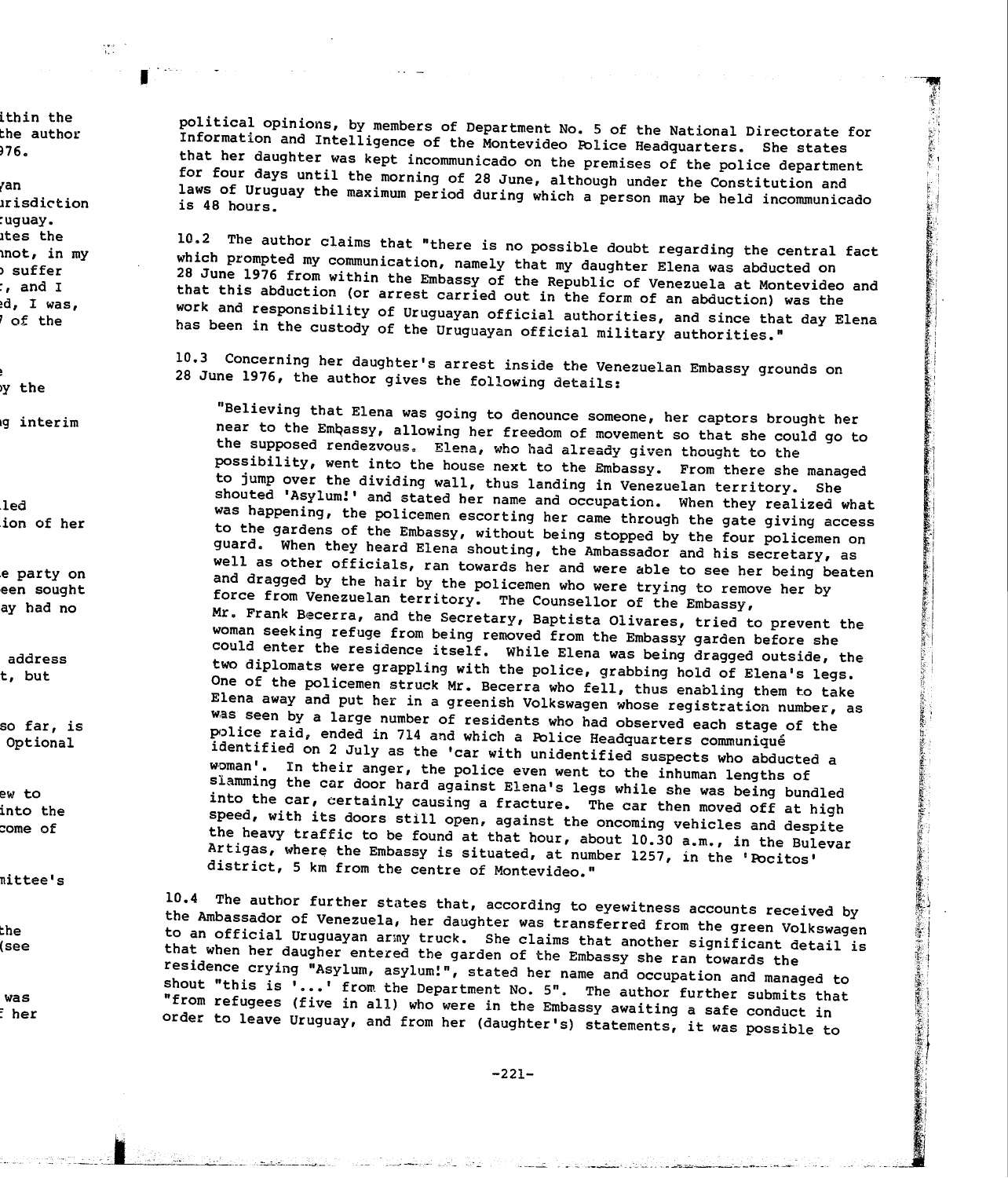ascertain that three of the plain-clothes police officers who entered the Embassy were ..." (names are given).

10.5 Concerning the suspension of diplomatic relations between Venezuela and Uruguay, the author stresses that "as a result of these events of June 1976, Venezuela broke off diplomatic relations with the Government of Uruguay and they have not been restored until this day. The Government of Venezuela has made it absolutely clear that tbese relations will remain severed until such time as Elena Quinteros is set free and handed over to the Venezuelan authorities and it is given a full explanation of the facts". She adds that "it would not seem logical to think even for a moment that the authorities and various groups in Venezuela would have taken such <sup>a</sup> serious step as the breaking of diplomatic relations if they had not been convinced that Uruguayan public officials had directly participated in the violation of the Venezuelan Embassy in Uruguay and in the abduction of Elena Quinteros"

10.6 The author refers to the position the Committee has taken, in previous cases, that in the face of specific and detailed complaints, it was not sufficient for the State party to refute these allegations in general terms but that "it should have investigated the allegations". In case R.7/30 Eduardo Bleier v. Uruguay, for example, the Committee came to the conclusion that the person concerned had been "arrested and detained" by the Uruguayan authorities, although officially he had "disappeared", on the basis of statements by witnesses that they had seen him held prisoner in official detention centres.

10.7 To corroborate her allegations concerning the responsibility of the Uruguayan authorities in her dauther's case, the author recalls the testimonies referred to in paragraphs 1.5 and 1.6 above and adds new substantial evidence as follows:

- (i) A letter sent to the author in January 1977 by the Secretary-General of the Office of the Presidency of the Republic of Venezuela, in which he stated that the Government "will continue to press for the release of your daughter, Elena Quinteros Almeida" and expressed the hope that "in the end justice will be done and this wrong will be redressed";
- (ii) A Declaration adopted by the Chamber of Deputies of Venezuela on 26 April 1978, in which it is stated "on 28 June 1976 last, the Uruguayan citizen, Elena Quinteros, was arrested by the Uruguayan police authorities when she was seeking diplomatic asylum in the Venezuelan Embassy at Montevideo", "... not only does this action constitute a flagrant violation of the right of asylum but, in addition, the Uruguayan police authorities assaulted two diplomatic representatives of our country, thus violating the most elementary rules of diplomatic immunity and international courtesy";
- (iii) Statements made to the Working Group on Enforced or Involuntary Disappearances by the representative of Uruguay to the Commission on Human Rights on 1 December 1981. The representative then said: "The disappearance of Elena Quinteros has caused us considerable problems. It Led to the severing of our relations with Venezuela. It gave rise to a controversy in the Uruguayan newspapers, some of which asked whether or not the Uruguayan authorities were implicated .... Miss Quinteros went into the Embassy of Venezuela. Before she was able to go inside and before she could initiate the procedure for applying for asylum, two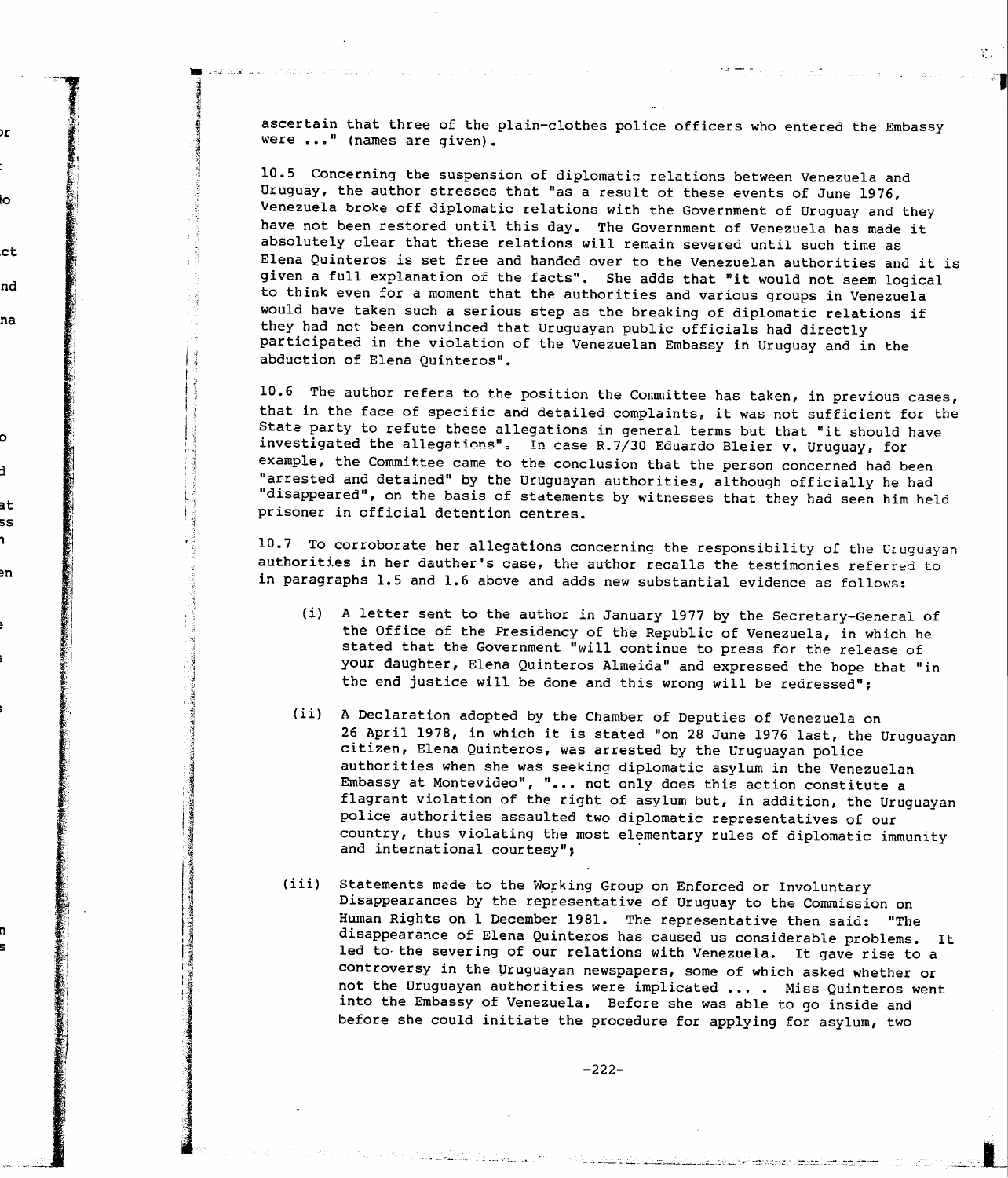persons removed her forcibly from the entrance to the Embassy of Venezuela, put her in a car and took her away. ... " b/

10.8 The author reiterates that "there can be no doubt as to the applicability of the Covenant in my particular case ...". She states that, when her daughter was arrested in June 1976, "she and I were living in Montevideo, that is to say, within the jurisdiction of the Uruguayan authorities. As stated in my original communication, I was and continue to be victim of the violation of articles 7 and 17 of the Covenant".

11. In accordance with its mandate under article <sup>5</sup> (1) of the Optional Protocol, the Committee has considered the communication in the light of the information made available to it by the author of the communication and by the State party concerned. In this connection, the Committee has adhered strictly to the principle audiatur et altera pars and has given the State party every opportunity to furnish information to refute the evidence presented by the author. The State party appears to have ignored the Committee's request for a thorough inquiry into the author's allegations. The Committee reiterates that it is implicit in article 4 (2) of the'Optional Protocol that the State party has the duty to investigate in good faith all allegations of violation of the Covenant made against it and its authorities, especially when such allegations are corroborated by evidence submitted by the author of the communication, and to furnish to the Committee the information available to it. In cases where the author has submitted to the Committee allegations supported by substantial witness testimony, as in this case, and where further clarification of the case depends cn information exclusively in the hands of the State party, the Committee may consider such allegations as substantiated in the absence of satisfactory evidence and explanations to the contrary submitted by the State party.

12.1 with regard to the identity of the alleged victim, the Committee on the basis of (a) the detailed information submitted by the author, including an eyewitness testimony, and (b) the statement made to the Working Group on Enforced or Involuntary Disappearance by the representative of Uruguay to the Commission on Human Rights, on 1 December 1981, has no doubt that the woman who was able to go inside the Embassy of Venezuela at Montevideo, on 28 June 1976, requesting asylum and who was forcibly removed from the Embassy grounds, put in a car and taken away, was Elena Quinteros.

12.2 In addition, the Committee cannot but give appropriate weight to the following information:

- (i) Mr. Grille Motta in his testimony states that, during the incident of 28 June 1976, Enrique Baroni could identify one of Elena Quinteros' captors as being a policeman, nicknamed  $\ldots$ "; c/
- (ii) Mrs. Marquet Navarro in her testimony asserts that she saw Elena Quinteros in August 1976 in the detention place where she herself was being held and that she could observe that Elena Quinteros had been subjected to severe ill-treatment. Mrs. Marquet also gives the names of two male officers and two female soldiers who were "dealing" with Elena Quinteros.

12.3 The Human Rights Committee, accordingly, finds that, on 28 June 1976, Elena Quinteros was arrested on the grounds of the Embassy of Venezuela at